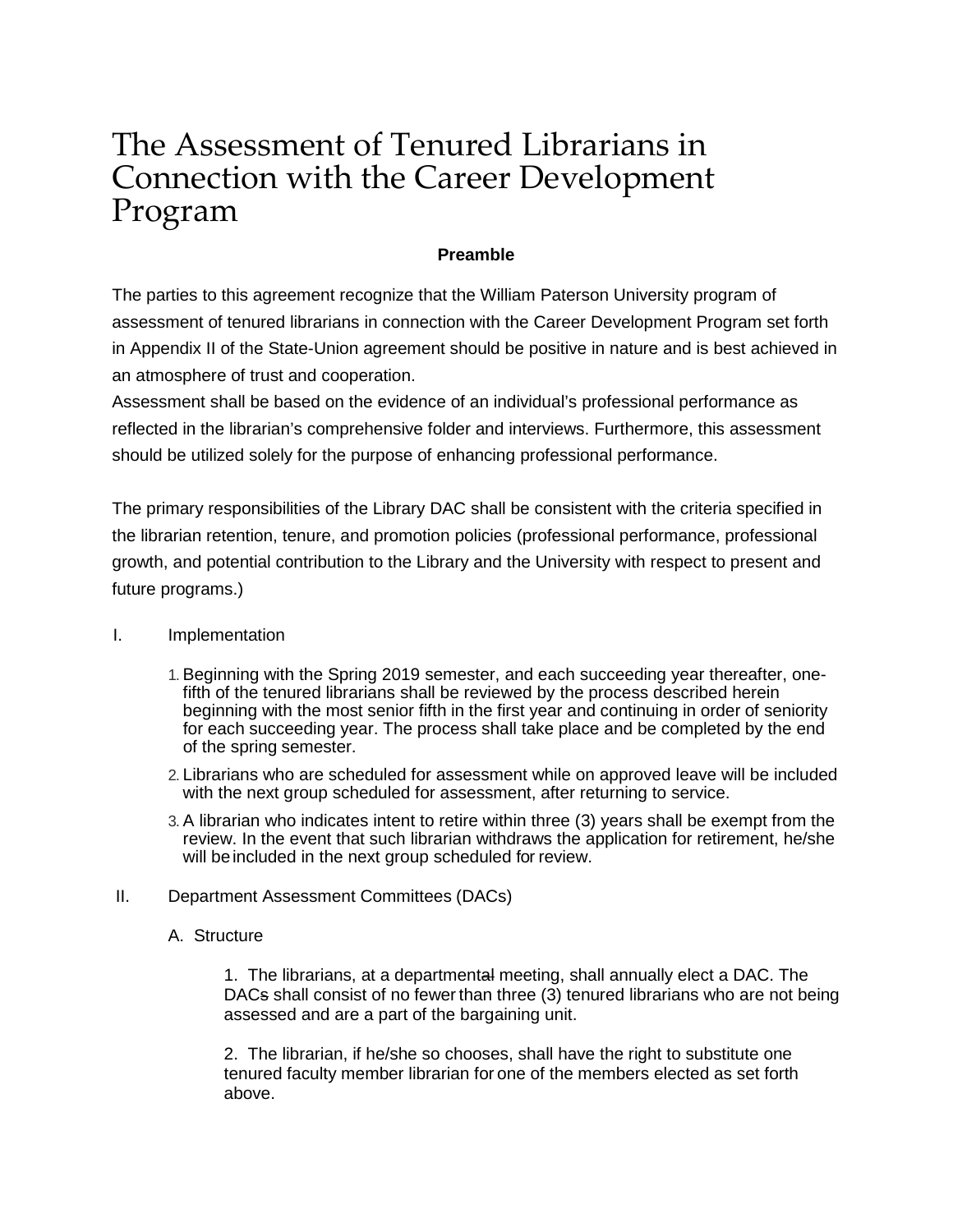3. The committee elects its own chairperson. The librarian's immediate supervisor, if not already an elected member of the committee, will serve as a member of the DAC if he/she is elected, or selected as a substitute by the librarian.

4. Members of DACs shall serve one year.

# B. Selection

1. DACs shall be elected on or before October 1st of each academic year by all the full-time librarians.

2. In cases where the department does not have sufficient tenured librarians to compose a committee, tenured faculty members from other departments may be nominated. In such cases, the librarian, after consultation with the Library Dean, shall nominate tenured faculty members from other departments in related fields. This case will require Faculty Senate review and approval.

# III. Scope of assessment of librarians

The scope of assessment as established by the University is appended to this document as Attachment I. The activities listed in Attachment I shall not be used as checklist. The contribution of each librarian will be considered on his/her own merits rather than against a fixed standard. In addition, the librarian is not expected to fulfill each and every activity listed under the various categories on the scope of assessment.

# IV. Assessment documentation

The scope of assessment is based on librarian retention, tenure, and promotion policy. The librarian undergoing assessment review will submit to the Department Assessment Committee a folder, which shall include, the librarian's self-assessment. The librarian shall prepare a selfassessment statement which consists of an overview of his/her professional performance in regard to the instructional experience.

# V. Interview with the DAC

If the DAC, or the individual, requests an interview, the DAC shall meet with the individual being assessed to discuss the materials in the assessment folder submitted and to solicit from the individual such additional evidence, information and materials as may be deemed necessary to the DAC's deliberations. The faculty member may add any supporting materials if he/she so desires.

# VI. DAC report

1. The preliminary DAC report shall be due by April 15.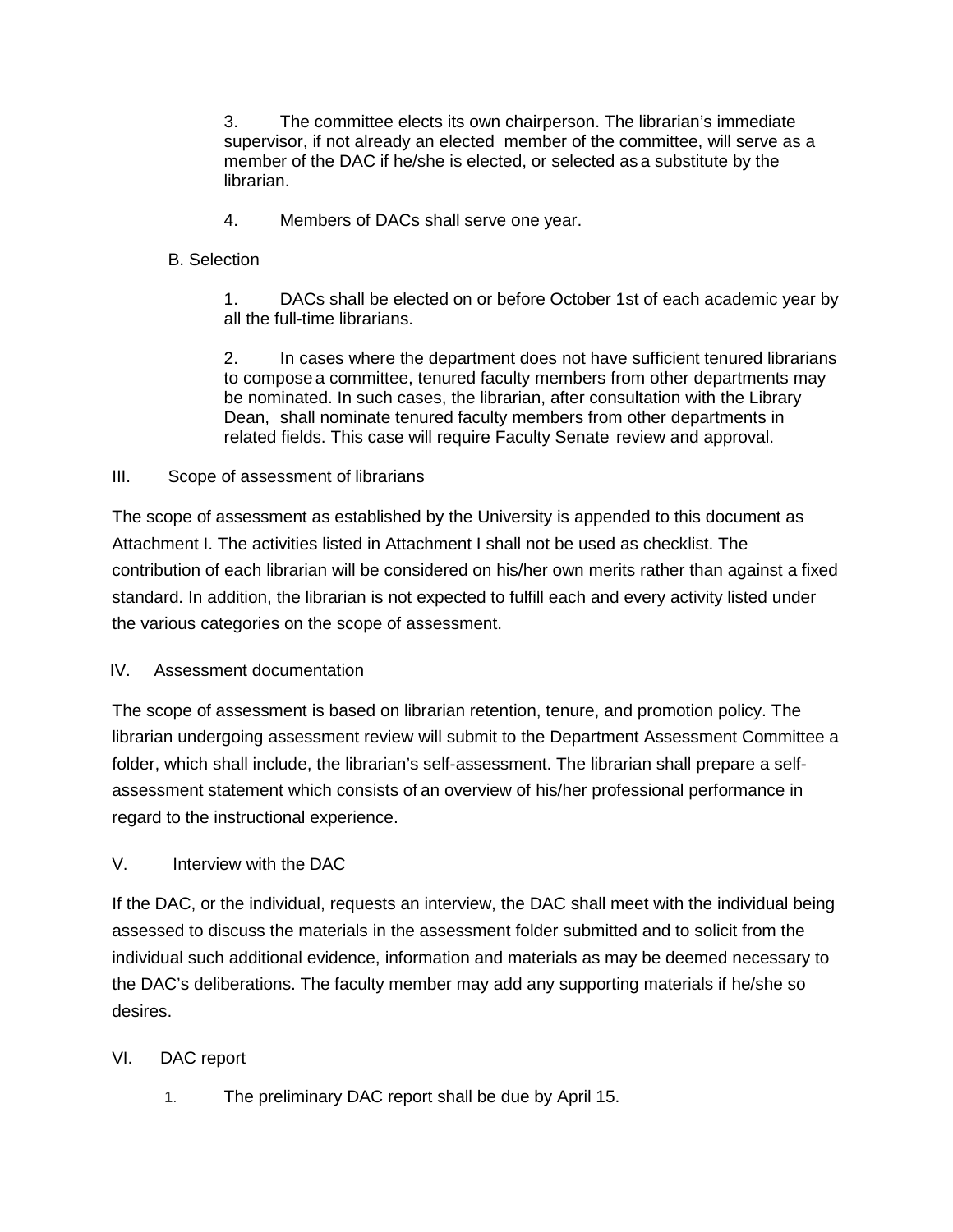- 2. The DAC report shall be comprehensive and shall include:
	- a. A review of the librarian's professional performance according to the scope of assessments established.
	- b. An identification of the individual's strengths and areas suggested as appropriate for career development.
- 3. Review and transmittal of the DAC report
	- a. At least seven (7) days prior to forwarding of the DAC report to the Library Dean, the DAC Committee shall provide the librarian with a draft copy of the proposed assessment report.
	- b. Within five (5) days of the receipt of the report, the individual may request a conference with the DAC. Such a request shall be honored no later than April 30. The report may be modified as a result of the conference.
	- c. The final DAC report will be forwarded to the Library Dean and the librarian by May 10. The librarian may forward to the Library Dean a written response to the DAC report which may include materials submitted to the DAC. Such responses shall be attached to the DAC report.

### VII. Library Dean's Review

Upon receipt of the DAC recommendations and any response to the DAC report, the Library Dean shall:

- 1. Review the assessment report for the individual librarian.
- 2. Confer with the librarian, only if the individual or the Library Dean requests a meeting, or if clarification is needed priorto preparing a written statement. This process shall be completed no later than May 20.
- 3. Prepare a written statement setting forth areas of agreement with the DAC report. In the case of disagreement, the Library Dean shall provide the reason(s) for such disagreement(s). This statement shall go to the librarian.
- 4. If there is a disagreement, subsequent to receiving the Library Dean's written report, the librarian may request an interview with the Library Dean to address the record and/or provide additional information. Such request, if made, shall be honored. If the librarian so desires, he/she can be accompanied to this interview by another librarian of his/her choosing. In all such cases, the librarian will inform the Library Dean of that desire at least five (5) days prior to the interview. The Library Dean, at his/her option may also have an individual of his/her choosing at the interview. At his/her option, the Library Dean may then modify his/her position in a new written statement to the librarian.
- 5. The Library Dean shall submit a copy of his/her final statement to the individual for his/her information. The librarian may submit a written response, which will be appended to the Library Dean's report.
- VIII. Use of documents generated in assessment process
	- 1. If the librarian does not apply for Career Development Award, all the